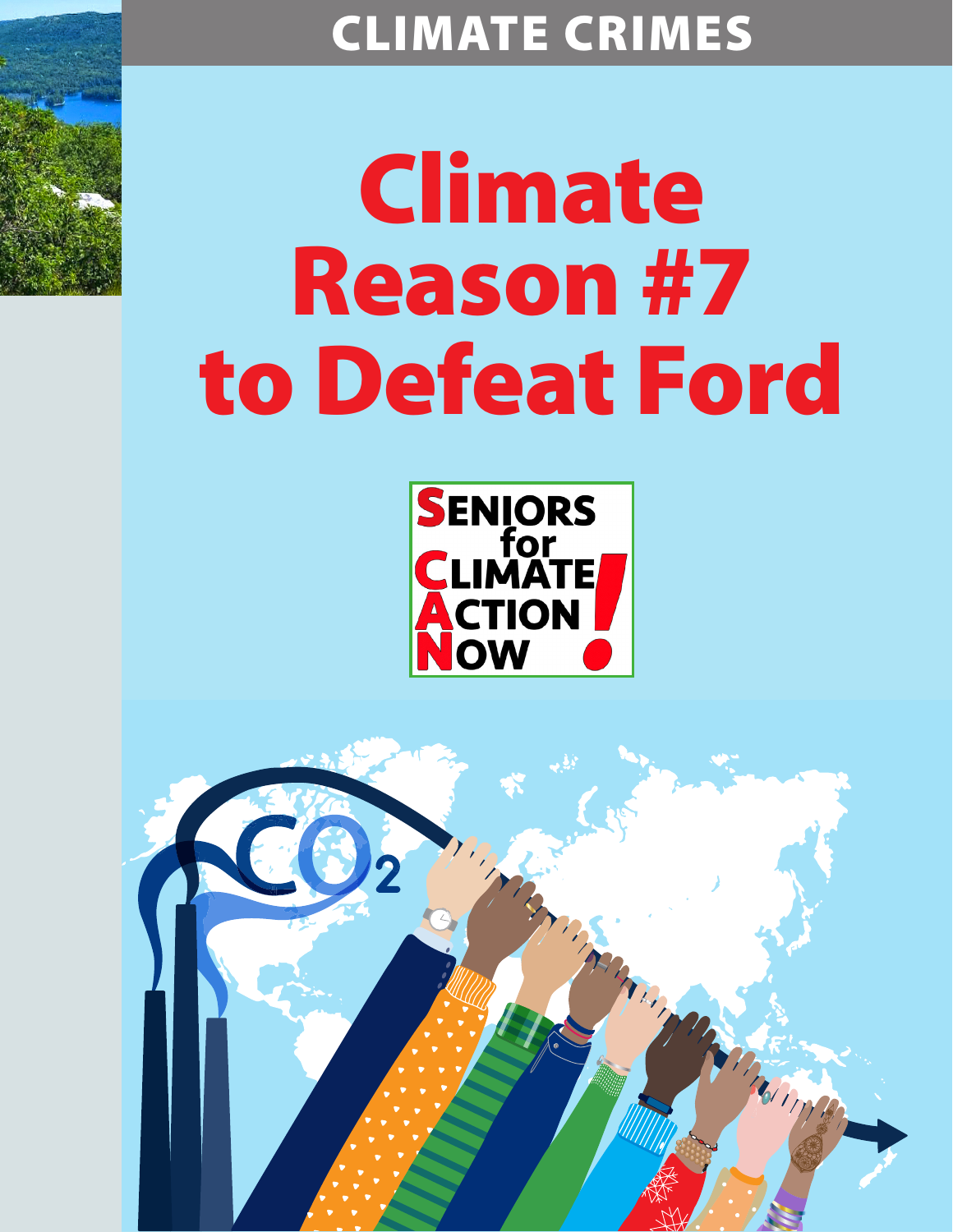

REASON NUMBER 7

## 7. Ford is destroying the biosphere: forests and peatlands are on the list

Pathways to a livable future start with a fundamental change in our relationship with nature. The climate crisis has put waterways and oceans at severe risk. The biosphere is compromised in dangerous ways. More and more species face extinction and the next pandemic is waiting in the wings.

There is a consensus of scientific opinion that, in both mitigation and adaptation terms, 'nature-based solutions,' are vital to preventing climate collapse. In Ontario, the urgent calls for protection, conservation and restoration of natural areas and habitats have fallen on deaf ears. [\(Link to Climate Crime #22\)](https://seniorsforclimateactionnow.org/wp-content/uploads/2022/04/SCAN-Climate-Crime-22-2022-03-29.pdf)

Southern Ontario's average temperatures are rising at twice the global average, while northern Ontario's are rising at three times the global average. The Ford government's resource extraction policies increase those risks.

#### **Forestry: Turning a Carbon Sink into a Bigger Carbon Source**

Ontario's massive boreal forest has taken carbon from the atmosphere and stored it safely away in the wood of trees and the soils of forests. Until now. The government's forestry policy is turning this essential carbon sink into a carbon bomb by encouraging more 'cut and run' logging.

The Ford government's forest policy is called: "Sustainable Growth: Ontario's Forest Sector Strategy". [\(Link to Climate Crime #14\)](https://seniorsforclimateactionnow.org/wp-content/uploads/2022/04/SCAN-Climate-Crime-14-2022-03-19.pdf)

As is often the case with Ford's choice of titles, it actually means the opposite. The goal of the strategy is to double industrial logging and turn much of the province's managed boreal forest into toilet paper and 2x4s.

The crime in this case is not only what is happening, but the efforts the government has made to cover it up. The government is deregulating crown land, promoting clear- cutting, and hiding it all in omnibus legislation and happy sounding titles.

The government's approach is designed to clear the regulatory path for increased levels of resource extraction. In the process, the government has exempted Crown Land forestry projects from environmental assessment regulations. It has weakened protections of the Endangered Species Act from industrial forestry activities.

There are competing world views. One recognizes that forests are living ecosystems essential to the health of the biosphere, a stable climate and all life on the planet.